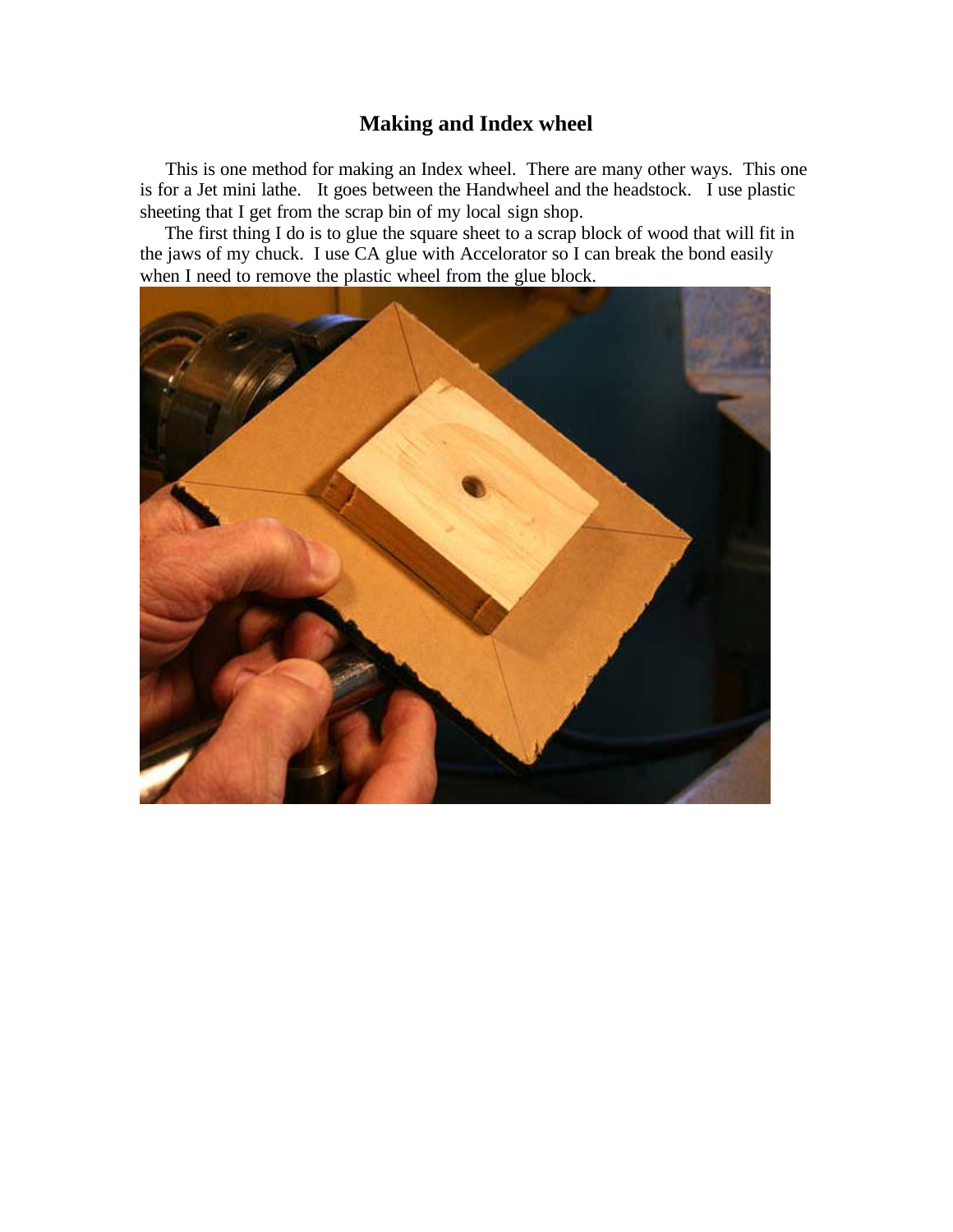Drill a hole in the center and turn the outside diameter to the size you want.



Turn the hole to the diameter of the mini lathe spindle. I sneak up on it with spindle gouge using the bottom lip as a scraper.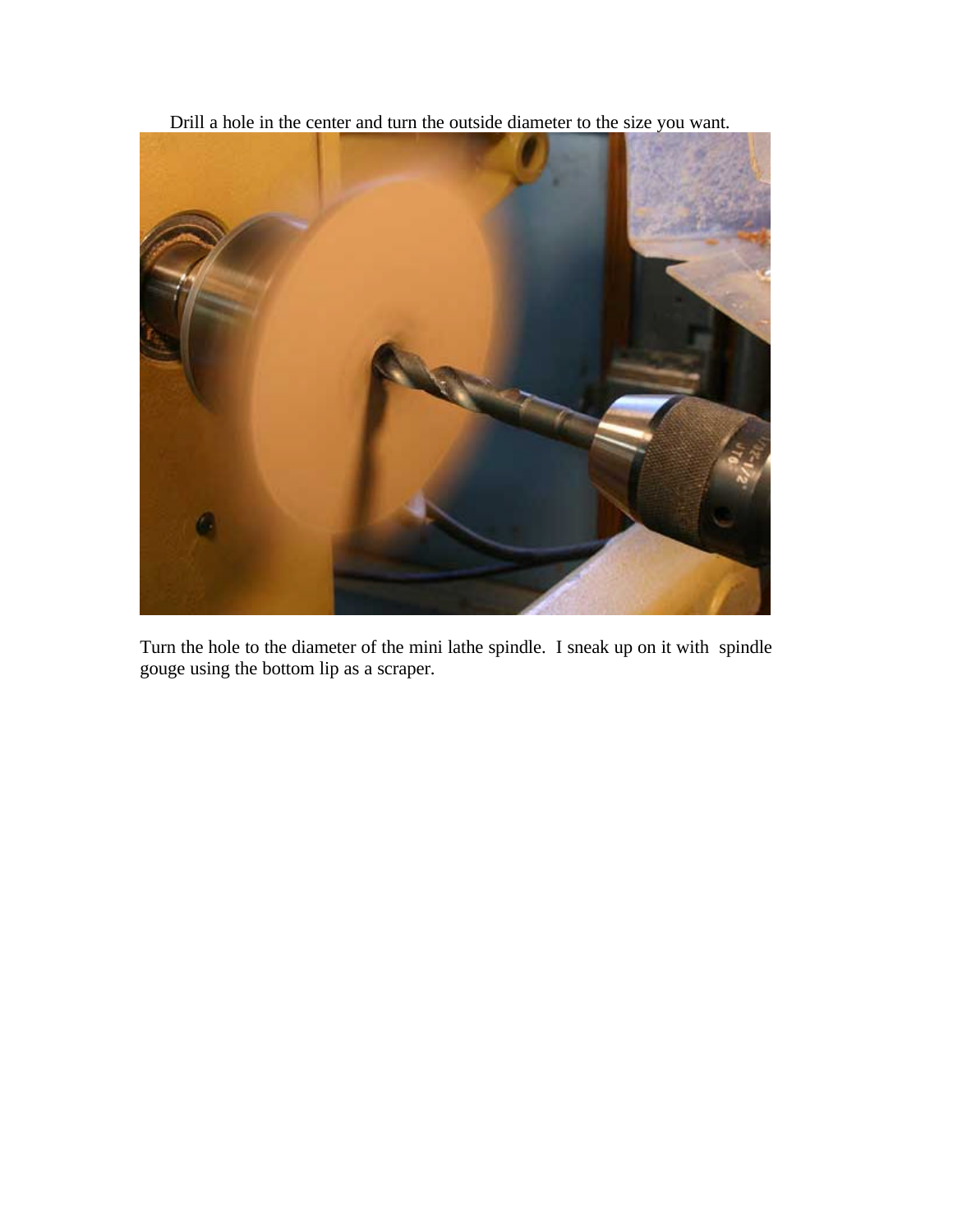

This step needs to be as accurate as possible so I measure it often with dial calipers.

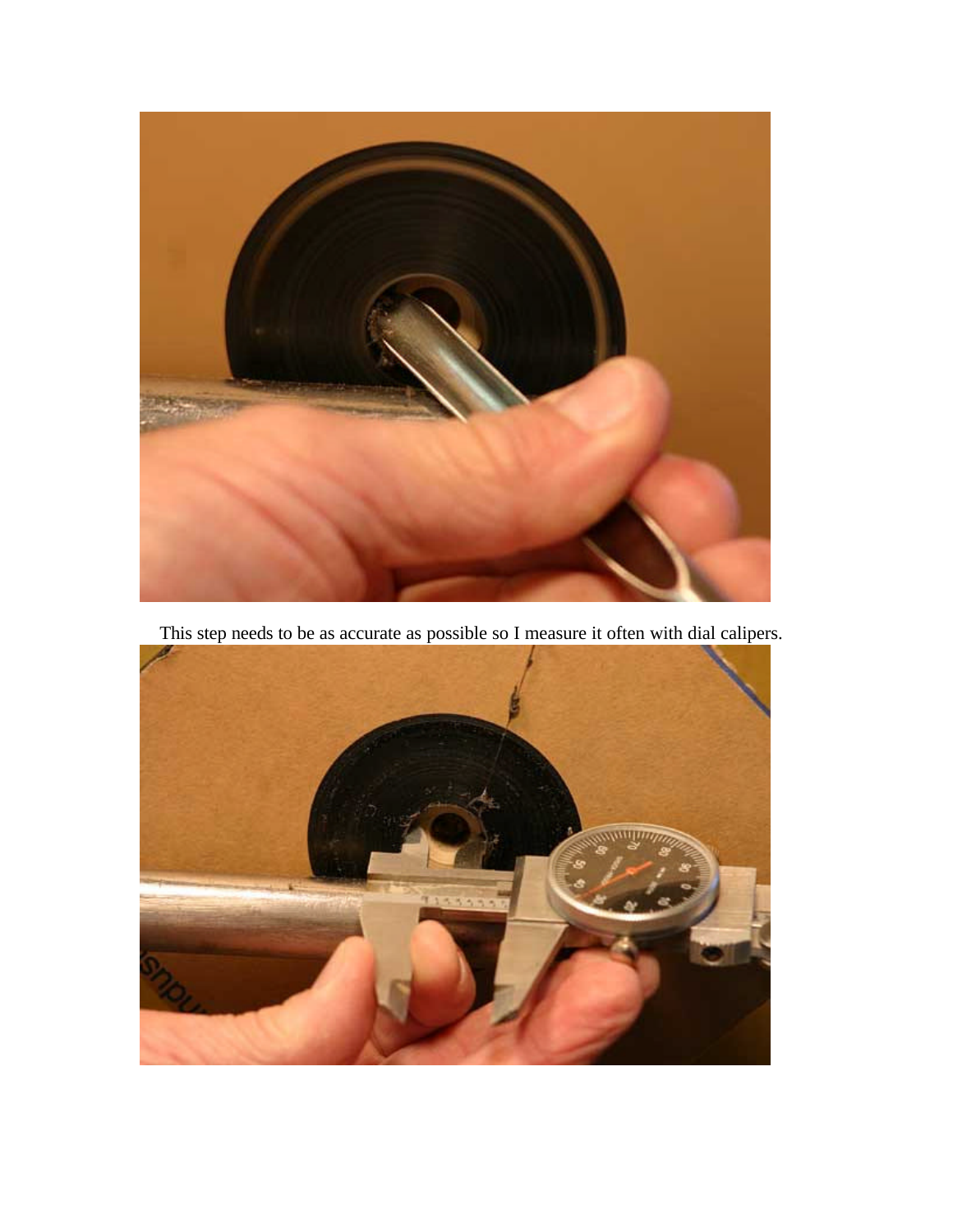Separate the plastic from the wood by putting a chisel at the joint and hitting is sharply. It is the impact that breaks the joint, not the wedging action of the chisel. That's the advantage of using the CA with Accelorator. It should come off cleanly.

 Glue a scrap piece of wood to the waste block. This should be a square piece to make the table saw steps easier.



 True up the surface and leave a tenon the same size as the hole in the plastic wheel. This should be a snug fit.

 Insert the plastic wheel on this tenon. Don't glue it. . True up a narrow section around the hole. Take light cuts, all you want to do is true up this small area. Make a mandrel to fit your tail center. This will hold the wheel while truing up the rest of the surface.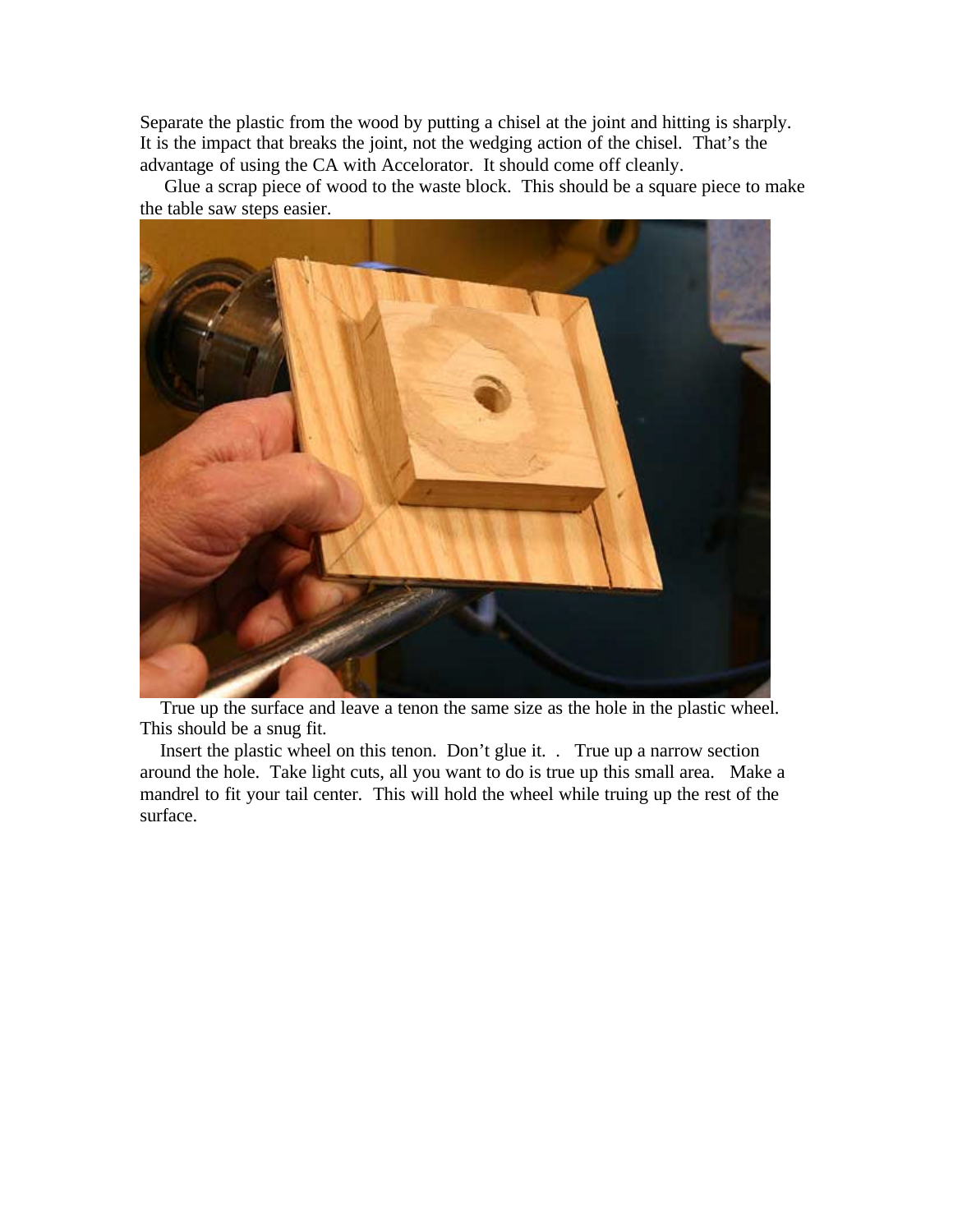

 True up outer surface of the wheel but leave a raised portion in the center around the hole. This are should be smaller than the outer bearing race. This will keep the wheel from rubbing the bearing race and the lathe housing.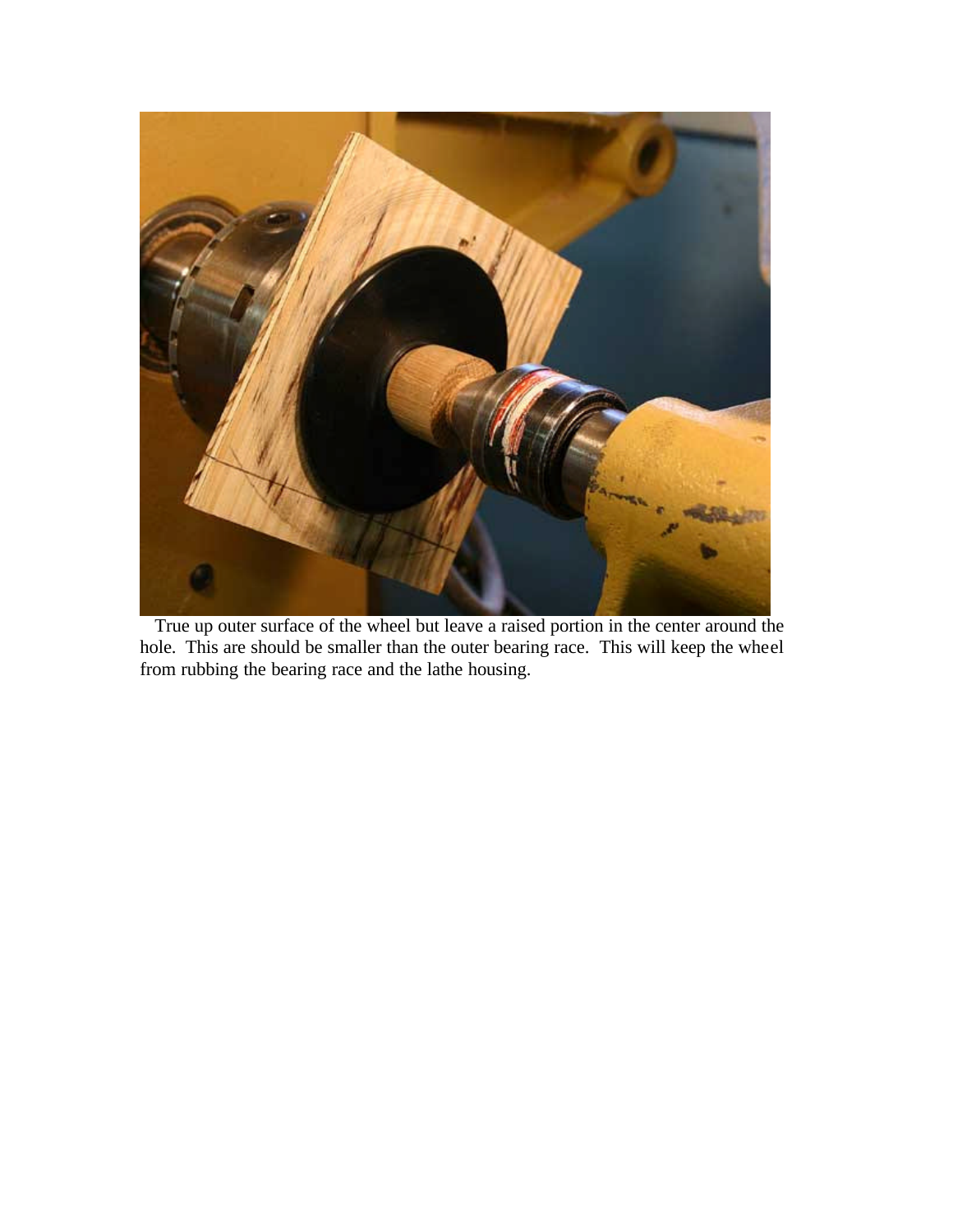Here is a shot of the finished wheel.



I scratch a very slight line in the wheel where I want the index holes or how deep I want to cut with the table saw. Then I use a set of dividers to step off the number of holes I want. This can really be a pain. I would strongly recommend going to http://www.smithart.us/ and print a copy of the index wheel template. Then just cut it out and paste it to the wheel. It's much faster than my method.

 Now on to the table saw. You need to cut one side of the square wooden mandrel close to the size of the wheel. To do this safely, drill a hole in a scrap piece of wood and put the mandrel tenon in this hole.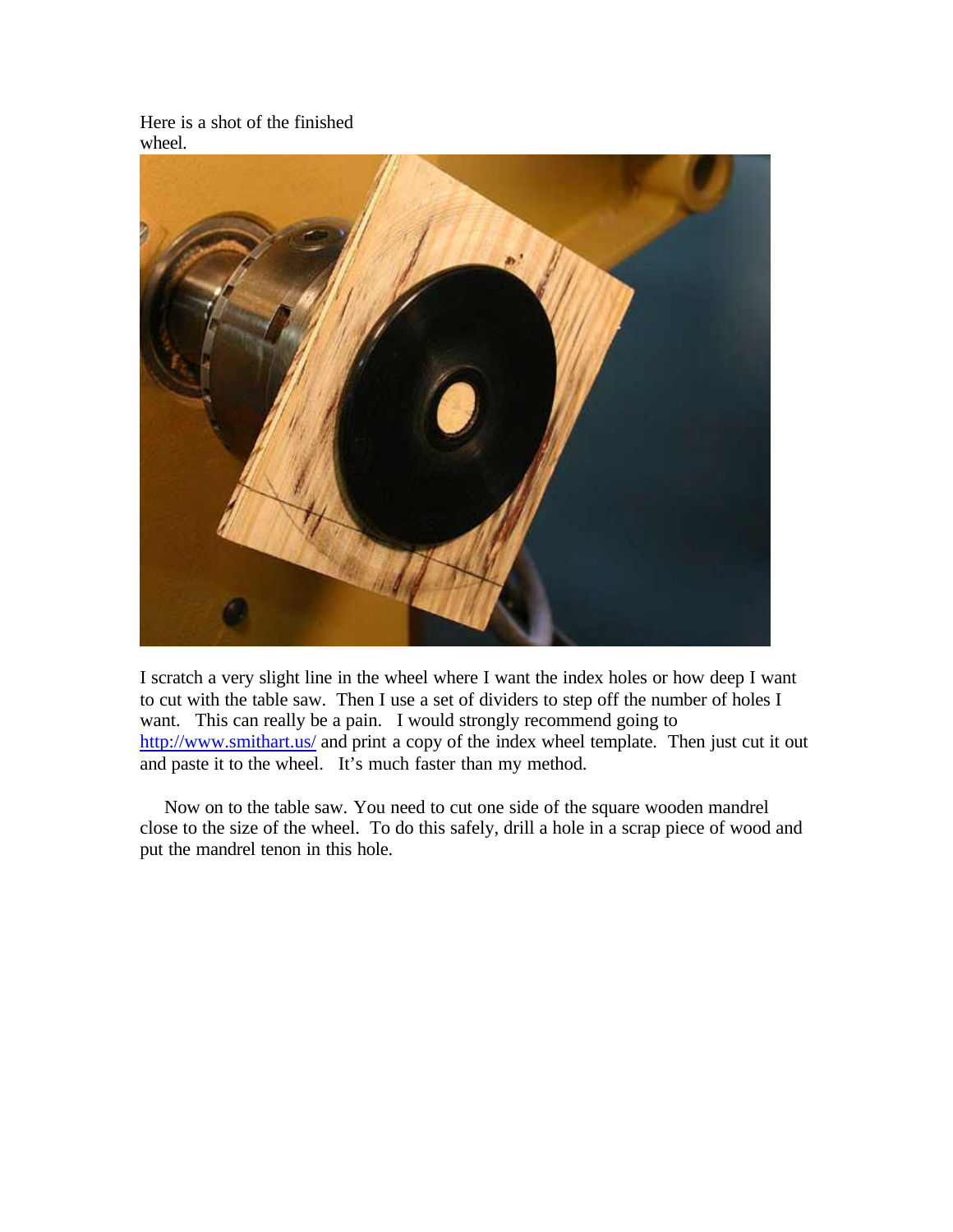

Cut off the portion with the line.



 Remove the wasteblock from the back and mount this to your miter gauge with the plastic wheel installed. I clamp the wood so the center of the wheel is aligned with the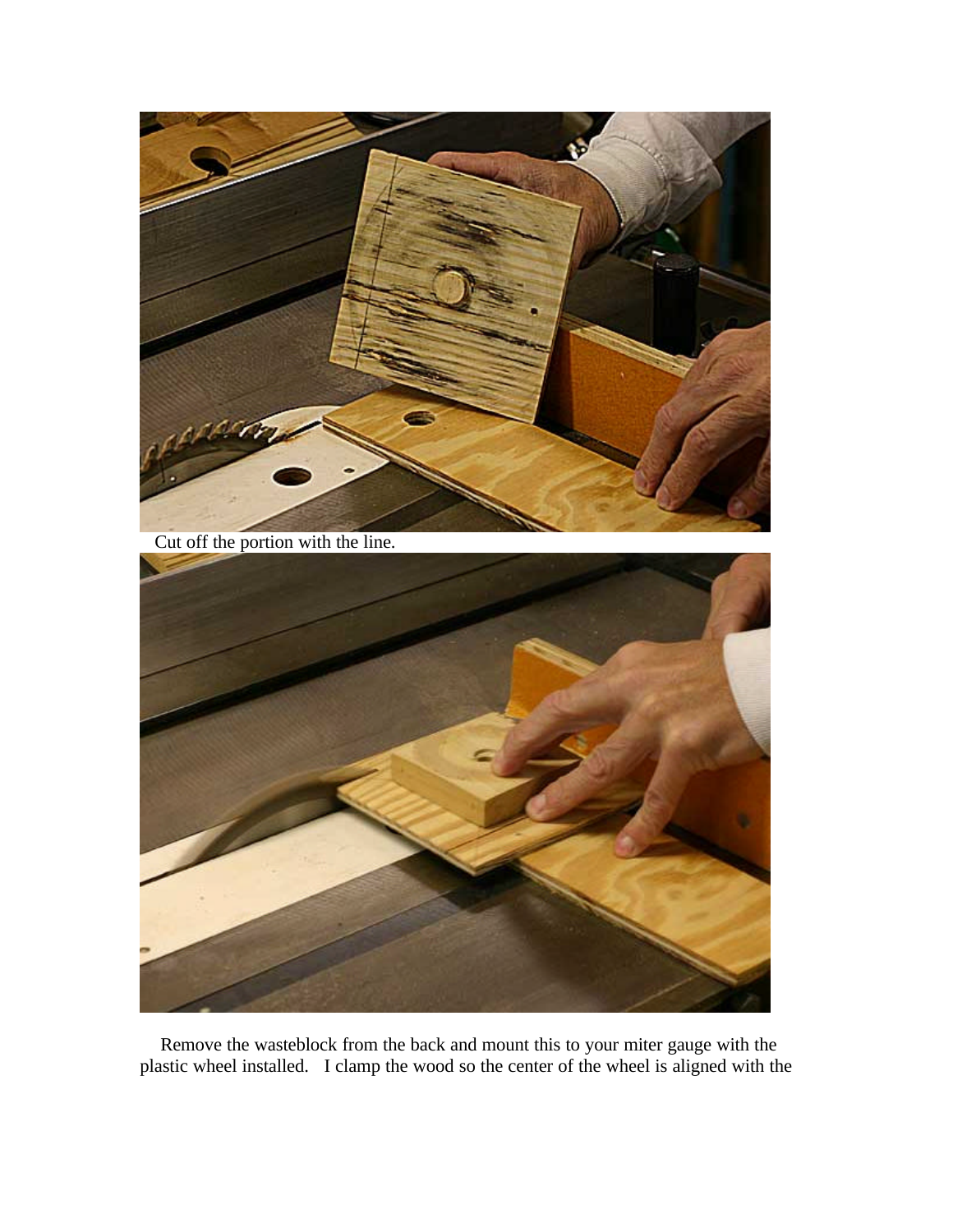blade. Then I hold the wheel in place with hand clamps. I added a small block of wood with a bent nail that I use as a pointer to align the marks on the wheel for cutting.



 Then I cut a notch in the bottom, move the wheel to the next indicator and clamp it and cut another notch.



The finished wheel is installed and I built a simple locking device out of 1/8" angle aluminum and 1/8" aluminum flat stock. I drilled and tapped the top of the lathe to hold the locking device.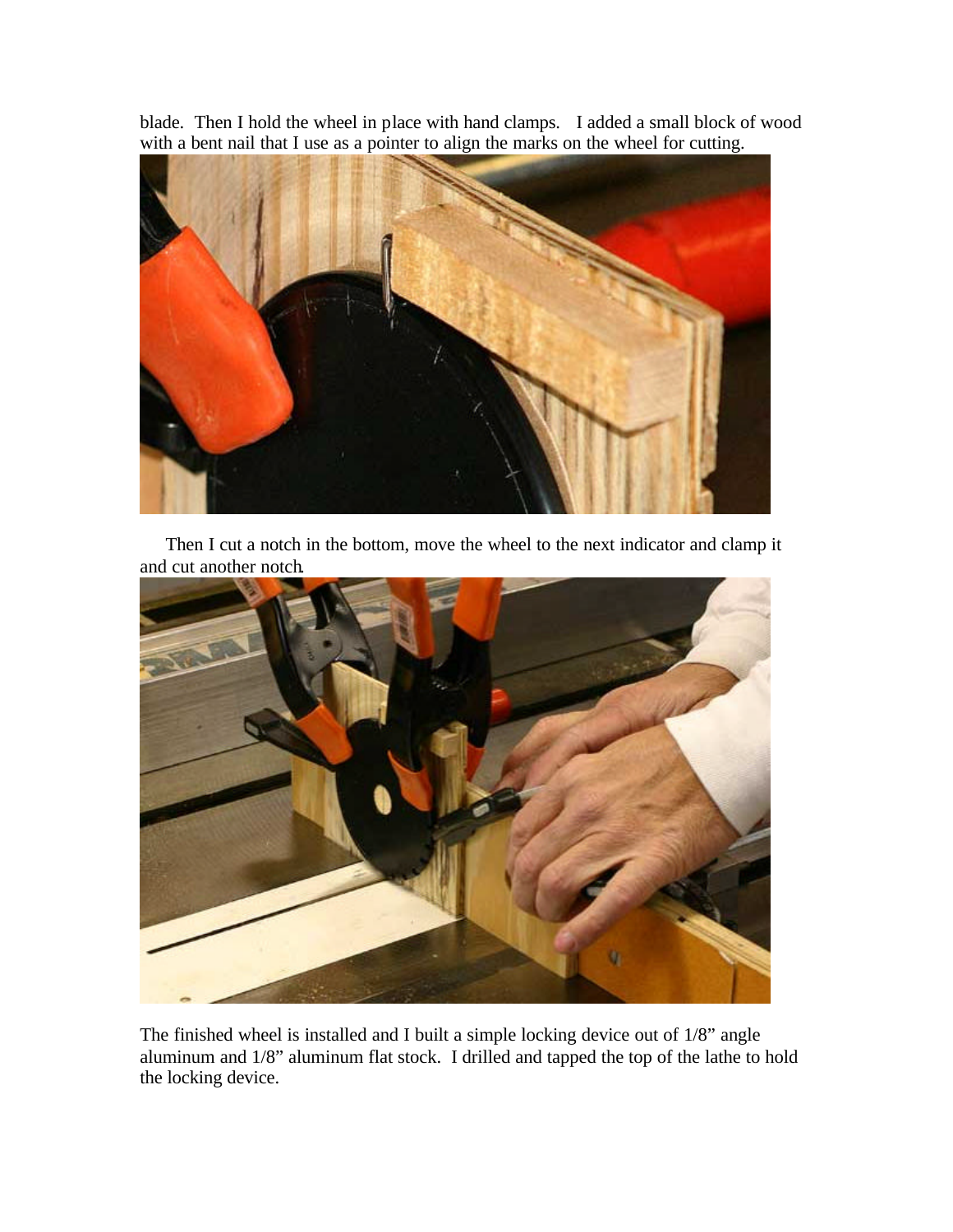

I've also built and installed a locking index wheel that uses round drilled holes. The inner pin is spring loaded. The wheel was easier to build but the internal mechanism was complicated to make it work smoothly. An easier method would be to glue a flat block between the index wheel and the headstock and drill one hole to match the index wheel. Then just use a pin that is inserted from the backside. If you put a rare earth magnet on the lathe you will have a good place to store the pin.